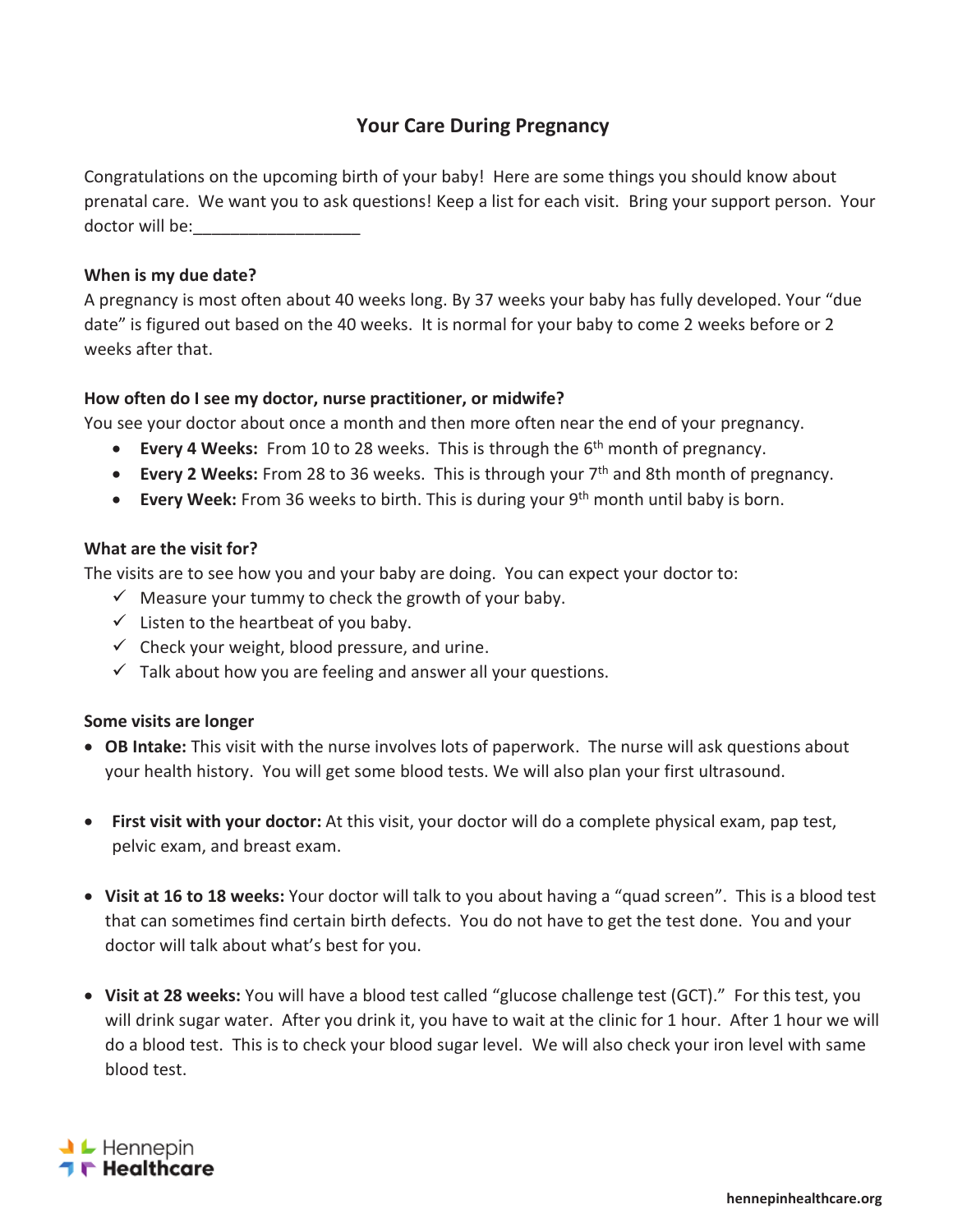- **Visit at 36 weeks:** You will need one more pelvic exam. This is to check for any infections that need treatment before you give birth.
- x **Visit at 40-42 Weeks**: If your pregnancy goes past 41 weeks, you will visit clinic 2 times a week. This is to make sure that you and baby are doing well. Your doctor will talk to you about an induction. Induction is a way to help your body start labor.

## **Warning Signs and Signs of Labor**

You will feel your body change during pregnancy. Usually these changes are normal. Your body can also tell you when something is wrong. Listen to your body.

## **Warning Signs something could be wrong:**

Call the main line to speak to a nurse or Labor and Delivery right away you have:

- Any bleeding from your vagina.
- Leaking or a gush of fluid from your vagina.
- Changes in your eyesight like double vision or blurry vision.
- A very bad headache.
- Sudden swelling of your face, hands or feet.
- Nausea or vomiting that lasts more than 24 hours.
- Fever.
- Discharge from your vagina that itches or burns.
- Pain or burning when urinating.
- Less movement by the baby (less than 10 times in 2 hours)
- Five or more contractions in an hour before 36 weeks.

### **Phone numbers:**

### **LABOR & DELIVERY**: 612-873-4104

Nurse Line: 612-873-6963 Choose your language, then press 4 to talk to a nurse.

## **Signs that Labor** *will start soon***:**

Toward the end of your pregnancy, these signs are normal and tell you that labor will start soon:

- Increased energy. This is called "nesting".
- Mild diarrhea or loose stools.
- Mild cramps or pressure in your belly or back.
- Lightly blood-streaked mucus from you vagina. This is called "bloody show".
- Contractions. You will feel your tummy tighten. This will come and go. These early cramps are called Braxton Hicks contractions.

## **You might be** *in labor* **if:**

- The contractions or pressure get longer, stronger, and closer together.
- Your bag of water breaks. It can feel like a leak or gush.
- Call Labor and Delivery when your contractions are regular and have a pattern, such as coming every 5-10 minutes.
- $\bullet$  If you think your bag of water has broken, call Labor & Delivery and come to the hospital as soon as possible.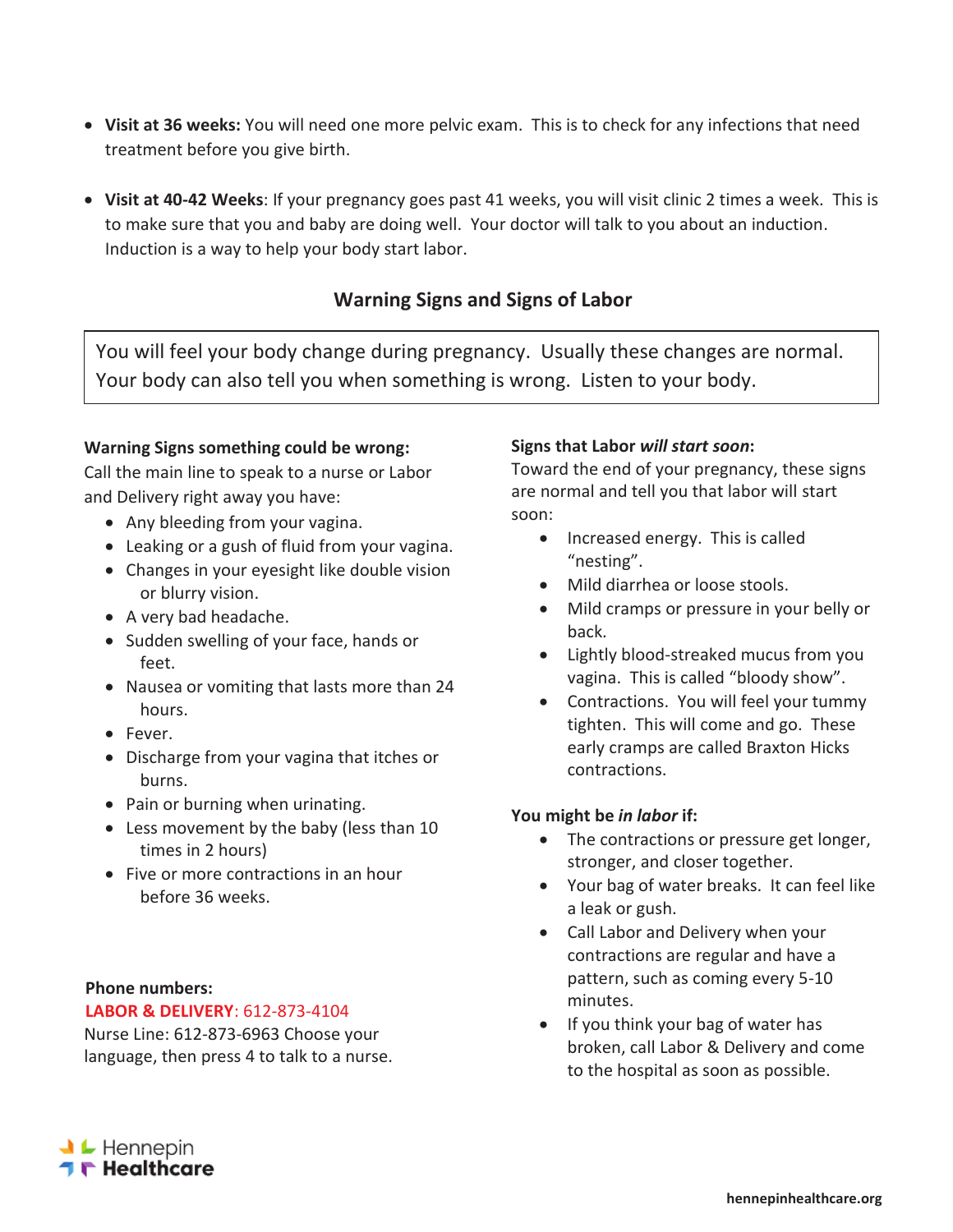# **Healthy Eating during Pregnancy**

Having a healthy baby depends mostly on you. What you eat matters to your baby and your health. You need:

- $\checkmark$  300 more calories every day.
- $\checkmark$  Eat the number of servings listed for each food group below.
- $\checkmark$  Only have small amounts of: salt, caffeine, sweets, high fat foods.
- $\checkmark$  **NO** smoking or alcohol.

| <b>Fruits</b>                 | <b>Vegetables</b>          | Grains &                   | Dairy**                  | Protein***                 | <b>Fluids</b>    |
|-------------------------------|----------------------------|----------------------------|--------------------------|----------------------------|------------------|
| $1-1/2$ to 2                  | $2 - \frac{1}{2}$ Servings | Cereals*                   | 3 Servings               | 5 to $5-1/2$               | 8 or more 8-     |
| servings                      |                            | 6 Servings                 |                          | Servings                   | ounce glasses    |
| <b>Examples of one</b>        | <b>Examples of</b>         | <b>Examples of</b>         | <b>Examples of</b>       | <b>Examples of</b>         | <b>Examples:</b> |
| serving:                      | one serving:               | one serving:               | one serving:             | one serving:               |                  |
|                               |                            |                            |                          |                            | Water            |
| 1 medium apple                | 2 cups leafy               | 1 slice of bread           | 1 cup milk               | 1 egg                      |                  |
|                               | greens                     | 1/ <sub>2</sub> cup cooked |                          |                            | Diluted juices:  |
| 1 medium orange               |                            | rice                       | 1 cup yogurt             | 1 ounce of                 | Apple,           |
|                               | 1 cup raw or               |                            |                          | meat, poultry,             | orange,          |
| 1 medium                      | cooked cut-up              | 1/ <sub>2</sub> cup cooked | $1 - \frac{1}{2}$ ounces | or fish                    | cranberry        |
| banana                        | vegetables                 | cereal                     | natural                  |                            |                  |
|                               |                            |                            | cheese                   | 1/ <sub>2</sub> cup cooked | Mineral water    |
| 1 cup chopped                 | 1cup vegetable             | 1/ <sub>2</sub> cup pasta  |                          | beans                      |                  |
| fruit                         | juice                      |                            | 2 ounces                 |                            | Clear soups,     |
|                               | (pasteurized)              | 1 cup cold                 | processed                | 1 tablespoon               | broth            |
| 1 cup 100% fruit              |                            | cereal                     | cheese                   | peanut butter              |                  |
| juice                         |                            |                            |                          |                            |                  |
| (pasteurized)                 |                            |                            |                          |                            |                  |
| $\frac{1}{2}$ cup dried fruit |                            |                            |                          |                            |                  |

\***Note about Grains**: Choose whole grains whenever possible.

**\*\*Note about Dairy**: Try to choose low-fat options. Don't eat soft cheeses and unpasteurized milk. **\*\*\* Note about Protein**: Avoid raw or undercooked meats, fish, and shellfish. Some kinds of fish and shellfish are dangerous to eat during pregnancy. Ask your doctor about safe options.

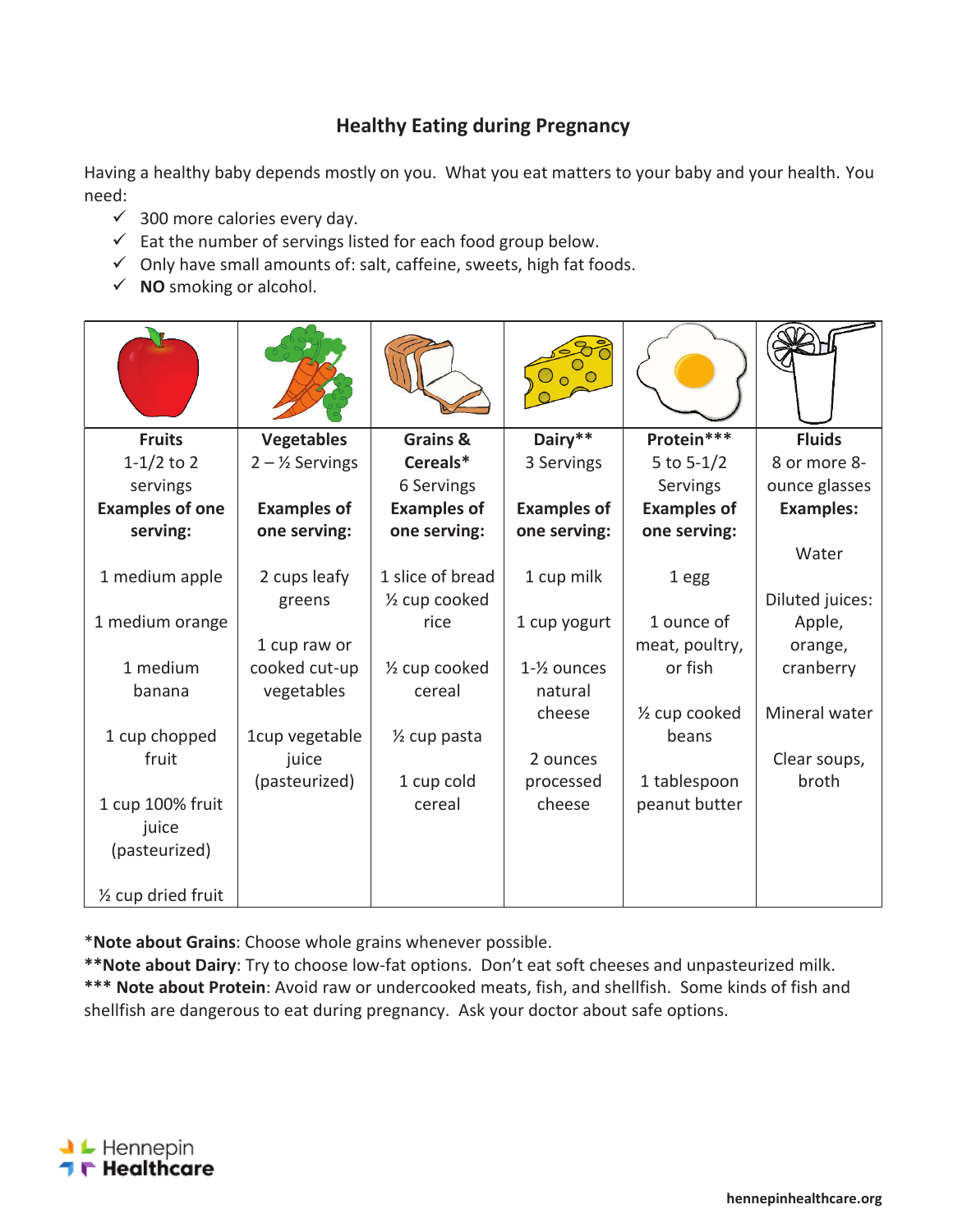## **Aim for a Healthy Weight**

A slow, steady rate of weight gain is often best. After the first trimester you might gain a pound a week. Keep in mind that each woman gains weight differently. Don't worry too much about pounds. Instead, aim for feeling healthy.

### **Don't Diet**

Now is not the time to diet. You may not get enough of the nutrients you and your baby needs. Instead, learn how to be a health eater. Start by doing it for your baby. Soon, you may do it for yourself.

### **Fluids**

Drink at least 8-10 cups of fluids daily. Your baby needs fluids. Fluids help lower constipation, flush out toxins and waste, limits swelling, and help prevent bladder infections. Water is best. Other good choices are:

- Water or Seltzer Water with a slice of lemon or lime. These can help ease an upset stomach.
- Clear soups that are low in salt.
- Low-fat or fat-free milk; soy rice milk with calcium added.
- Fruit juices mixed with water.
- Popsicles or gelatin.

### **Things to avoid**

Some things might harm your growing baby. Don't eat or drink:

- $\bullet$  Alcohol
- Unpasteurized dairy food and juices
- Raw or undercooked meat, poultry, fish or eggs

### **Things to Limit**

Ask your doctor whether it is safe to eat or drink:

- Caffeine
- **•** Artificial sweeteners
- Organ meats
- $\bullet$  Certain types of fish

## **Prenatal Supplements**

A prenatal supplement is a pill you take each day of pregnancy. It helps you get the right amount of nutrients that are vital to your baby. Ask your doctor to help you choose the one for you. Some vitamins may **not** be safe to take. Your doctor will tell you which ones to avoid. Important nutrients during pregnancy are:

- **Folic Acid**. It helps prevent certain problems in you baby. You need to take 400 micrograms (mcg) of folic acid each day. You should start taking this 1 month before you get pregnant. You must keep taking it for the first 3 months of pregnancy.
- **Iron and calcium**. They help keep you and your baby healthy. You need to take them at different times of the day. This is because calcium can block the iron from your body.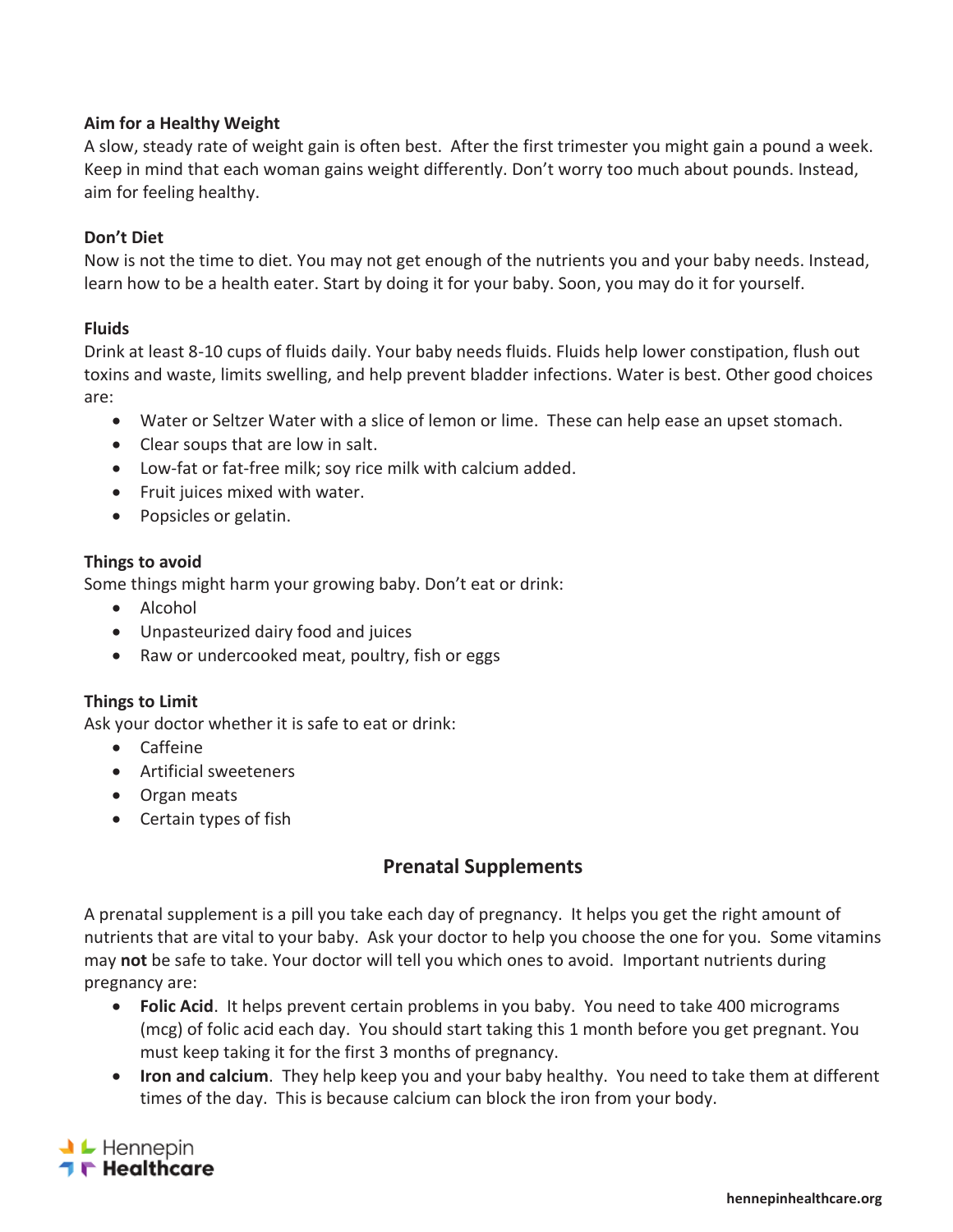## **Vitamin D - The "Sunshine Vitamin"**

### **Why do I need vitamin D?**

Vitamin D helps with lots of things like:

- o Soak up calcium. This makes your bones strong.
- o Immune system work better to fight sickness.
- o Lower the risk of some cancers, high blood sugar, low mood, joint swelling, weak bones and broken bones.

### **How do I get vitamin D?**

The best way to get Vitamin D is by being in direct sun on your face, hands and arms. Direct sun means no clothes, sunscreen or shade.

- o Lighter skin: about 15 minutes each day.
- $\circ$  Darker skin: about 1-2 hours each day. Darker skin needs 6-8 times more sun than lighter.

### **Who is at risk for having a low level of Vitamin D in their body?**

You might have low Vitamin D if you:

- o Live in the northern part of the US, including Minnesota.
- o Your skin is always covered.
- o Spend little time outside.
- o Have pre-diabetes or diabetes.
- o Had surgery on part of your stomach or bowels.
- o Have Crohn's or Celiac disease. Also women, older adults, or over weight.

#### **How can I check my Vitamin D levels?**

o We can do a blood test to check your level.

### **What if my Vitamin D is low?**

- o If *slightly low*: take 1000 IU Vitamin D3 each day.
- o If *very low*: take 50,000 IU of Vitamin D 3 times a week. Once your level is normal, change to 1000 IU each day.
- $\circ$  Get outside each day. Do things like take a walk or eat lunch outside.
- o Eat at least 3 things a day with Vitamin D in them.

### **What foods have Vitamin D?**

- $\checkmark$  Salmon, Cooked
- $\checkmark$  Tuna, Canned
- $\checkmark$  Orange juice, Vitamin D Fortified
- $\checkmark$  Cereal, Vitamin D fortified
- $\checkmark$  Dairy products like milk, cheese, or yogurt.

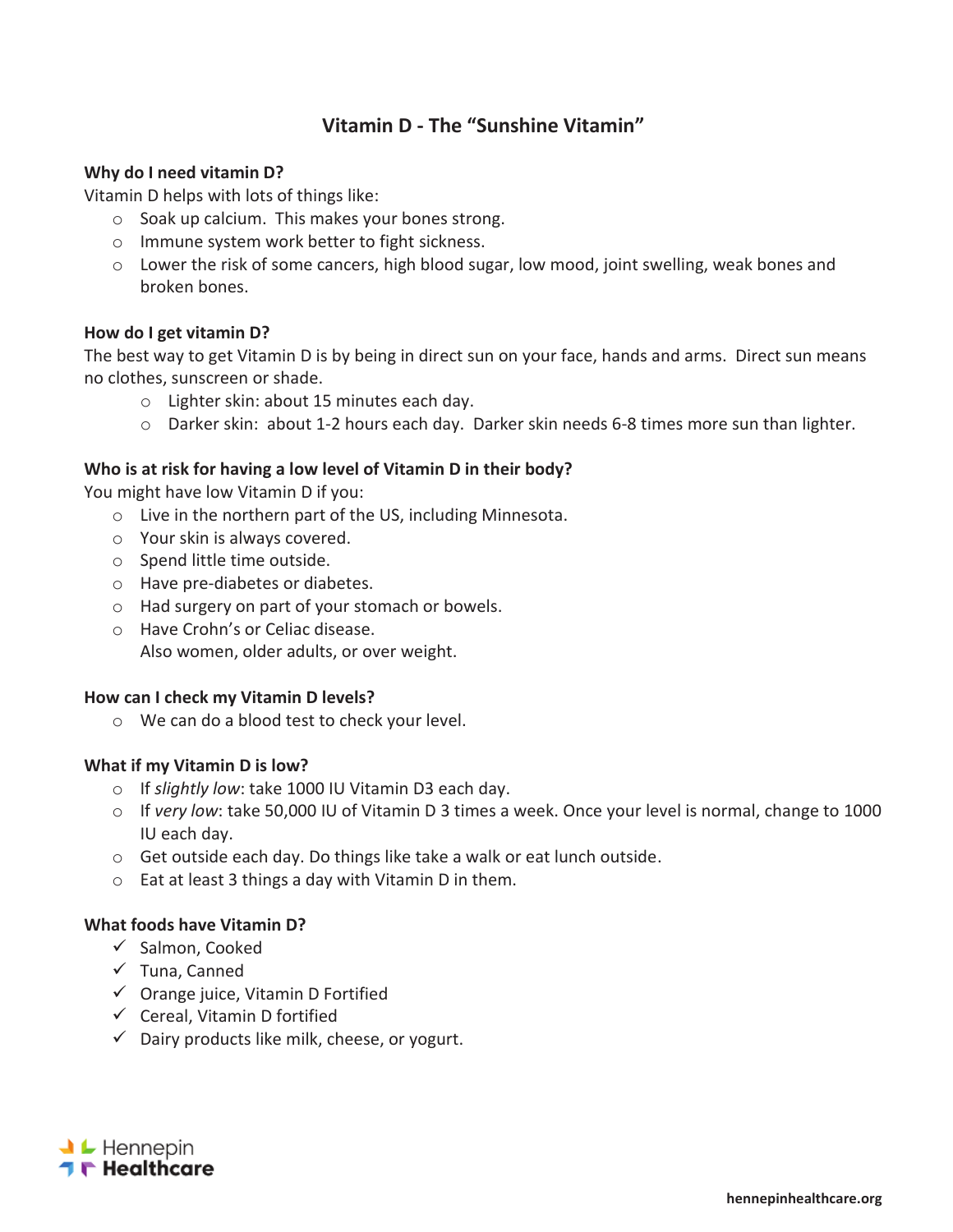## **Prenatal Tests**

There are many tests that are done during pregnancy. The following list explains the tests done most often. All test with an asterisk (\*) are reported to the Minnesota Department of health if the result is positive.

| <b>Name of Test</b>                                                                           | Why is it done                                                                                                                                                                           |  |  |  |
|-----------------------------------------------------------------------------------------------|------------------------------------------------------------------------------------------------------------------------------------------------------------------------------------------|--|--|--|
| Urinalysis or Urine Test                                                                      | A test to check protein, sugar, and signs of infection in your urine.                                                                                                                    |  |  |  |
| Urine Culture or clean catch                                                                  | A test to look for germs or an infection in your urine.                                                                                                                                  |  |  |  |
| <b>PAP Smear</b>                                                                              | A cell sample of your cervix checked for signs of cervical warts.                                                                                                                        |  |  |  |
| Gonorrhea Culture*                                                                            | To test for type of sexually transmitted disease (STD), from the cervix.                                                                                                                 |  |  |  |
| Chlamydia Culture*                                                                            | To test for type of sexually transmitted disease (STD), from the cervix.                                                                                                                 |  |  |  |
| Ultrasound (sonogram)                                                                         | A test using sound waves to look at the baby inside the womb. It helps tell<br>when your baby is due. This test does not use x-rays. It is not used to find out<br>the sex of your baby. |  |  |  |
| <b>Group B Streptococcus</b>                                                                  | A test to check for this type of germ on the skin below the vagina. This germ<br>can make you and your baby very sick after delivery.                                                    |  |  |  |
| <b>Blood Type</b>                                                                             | A test to tell what type of blood you have.                                                                                                                                              |  |  |  |
| Sickedex                                                                                      | A test for African American woman to test for sickle cell trait or disease.                                                                                                              |  |  |  |
| Rubella                                                                                       | A test to check if you are immune to German Measles                                                                                                                                      |  |  |  |
| Complete Blood Count (CBC)                                                                    | A test to see what your hemoglobin (iron levels) are. Also tells if you have an<br>infection                                                                                             |  |  |  |
| Hepatitis B*                                                                                  | A test to check if you have or have had hepatitis B. This can be an STD                                                                                                                  |  |  |  |
| RPR* (syphilis)                                                                               | A test to see if you have or have had syphilis                                                                                                                                           |  |  |  |
| $HIV*$                                                                                        | A test for HIV virus which causes AIDS                                                                                                                                                   |  |  |  |
| <b>Cystic Fibrosis Screening</b>                                                              | A screening for white woman to see if you are a cystic fibrosis carrier.                                                                                                                 |  |  |  |
| Quad Screen (Alpha-<br>fetoprotein, Beta HCG, UE3<br>(unconjugated estriol) and<br>Inhibin A) | A screen of mother's blood to check for Down's Syndrome or a birth defect in<br>the baby's spine, brain, or abdomen. If the screen is not normal, more tests<br>may be needed.           |  |  |  |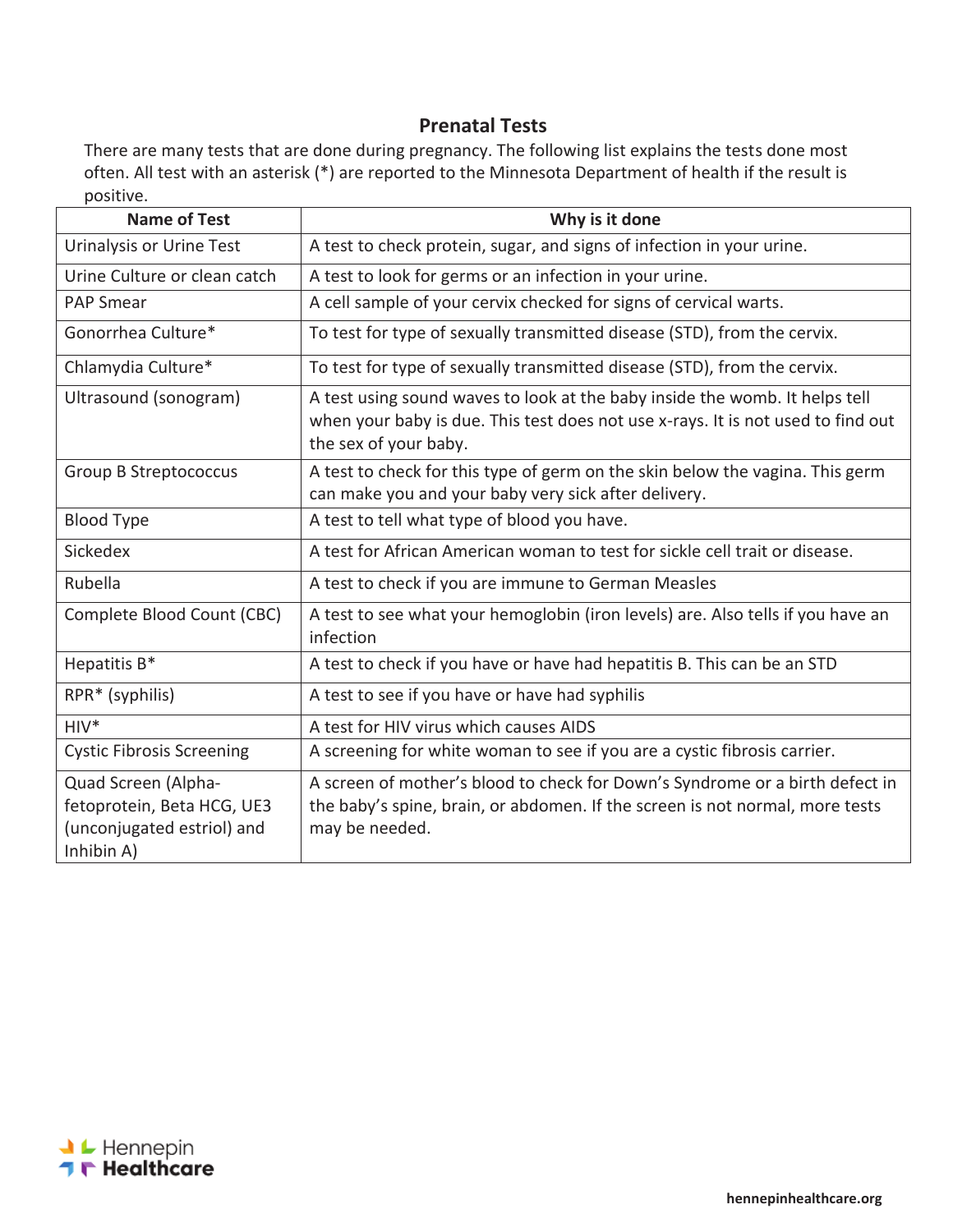## **Screening for Chromosome and Genetic Abnormalities**

### **What does this screening tell me?**

Chromosomes carry information that tells the body how to grow. Screening can help to find out if your baby has a higher chance of having chromosomes that are not normal. Some problems are Down syndrome or Trisomy 18. Babies with Down syndrome and Trisomy 18 can be born to women of any age. It happens more often as women get older.

#### **What is Down syndrome?**

Down syndrome is a common cause of mental or physical delays. It is caused by an extra chromosome in the baby. It may cause heart and other health problems. People with Down syndrome will need special care throughout their lives.

#### **What is Trisomy 18?**

Extra chromosomes in the baby causes Trisomy 18. Babies with Trisomy 18 have very bad mental delays and birth defects. Most children with Trisomy 18 die shortly after birth.

#### **Are the screenings safe?**

Yes. Most screenings are done by taking blood from your arm. Some are completed by taking pictures of your unborn baby. This is called an ultrasound.

#### **Why would I have this?**

The results may let you know that your baby is okay. Some women feel that knowing about health issues before birth helps them to make choices about their pregnancy.

### **How do I choose which screening to get?**

You can meet with a Genetic Counselor who will give you details about the screenings. This can help you to decide which screening, or if any, is best for you. Screening may depend on how far along your pregnancy is or what your health plan will pay for.

### **Will this screening always find chromosomes that are not normal?**

No. This is only a screening, but it can find about 99 out of 100 babies with Down syndrome or Trisomy 18.

### **If the screening is normal, is my baby fine?**

Not always. The screening can find some common problems in birth, but there are problems that this test cannot find. But keep in mind, most babies are born healthy.

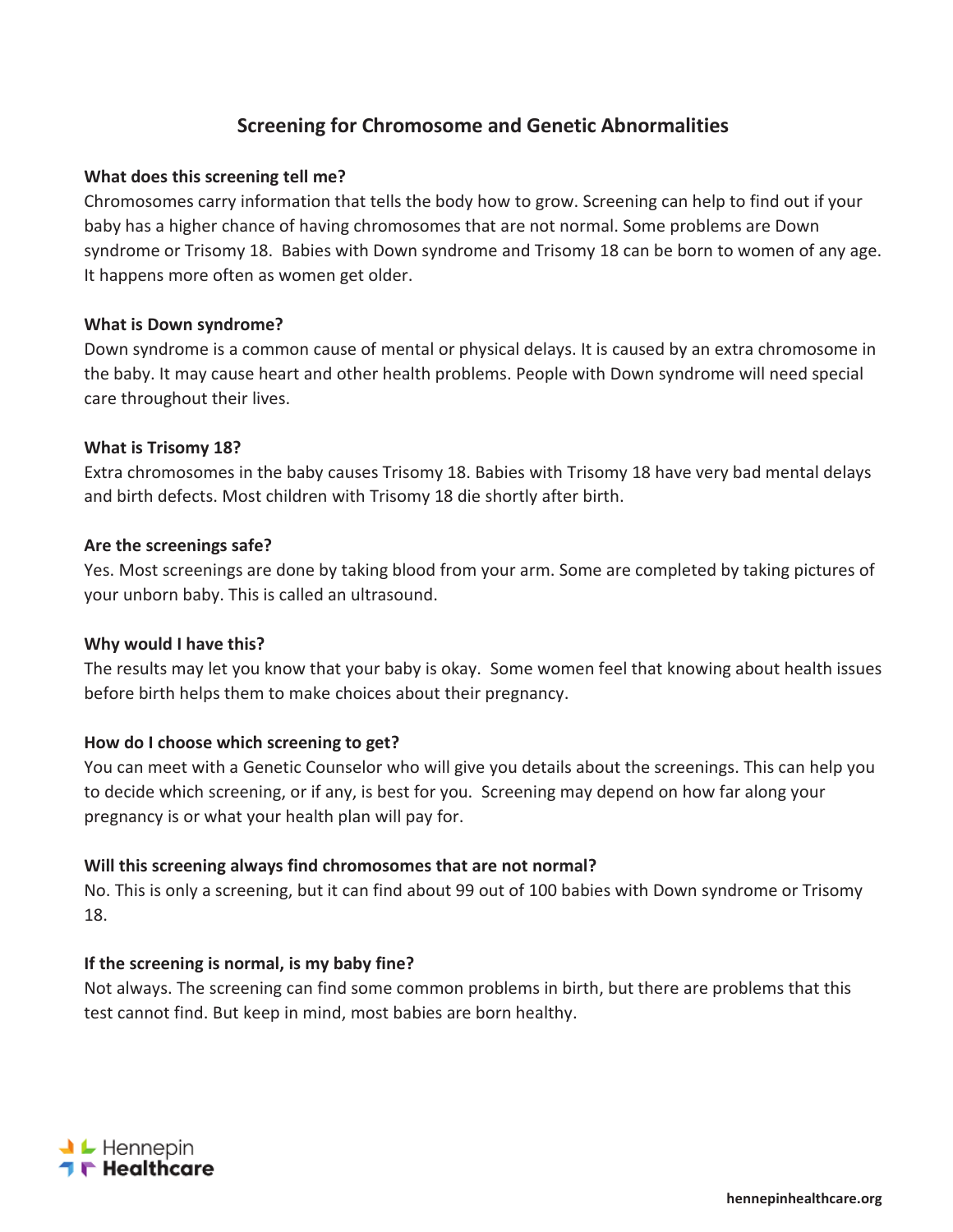## **What does it mean if my screening is not normal?**

A test that is not normal does not always mean that the baby has a problem. It just means that we need to look more closely at your pregnancy. We may recommend other screenings for your baby.

### **Are there other screenings I should think about getting?**

Yes. You can choose to have the screenings, or you can choose not to. There is no right or wrong choice.

### **Maternal Serum Alphafetoprotein (MSAFP)**

At 15 to 20 weeks of your pregnancy, a blood test can tell if the baby is at higher risk to have a neural tube defects (NTD). A neural tube defect is a problem that happens with the brain, spine, or spinal cord of your baby. The blood test measures a certain protein in your blood. A high level of this protein can mean the baby has a NTD.

### **Carrier Screening**

This screening can tell you if you have a gene for certain genetic disorders. If screening is negative, the risk for a child with a disorder is lessens. If both partners are carriers, then there is a greater risk for a child to get the disorder. Carrier screening for Cystic Fibrosis (CF) and Spinal Muscular Atrophy (SMA) is to be offered to all women who are pregnant or trying to become pregnant. There are screens for other disorders for women in certain ethnic groups.

#### **What is cystic fibrosis (CF)?**

Cystic fibrosis (CF) is a disease that affects a person's health and lifespan. It often causes problems with your stomach breaking down food and breathing. In some cases, CF can be a mild disease but in most people with CF, it poses a serious risk to a person's health. The average lifespan of a person with CF is 37 years. Those with a milder form can live into their 50s.

### **What is spinal muscular atrophy (SMA)?**

SMA affects the nerves of the spine. These control muscles for breathing, swallowing, and movement of the arms and legs. SMA causes these muscles to get smaller and become very weak. SMA does not affect mental ability. The most common form of SMA leads to death by about age 2 years.

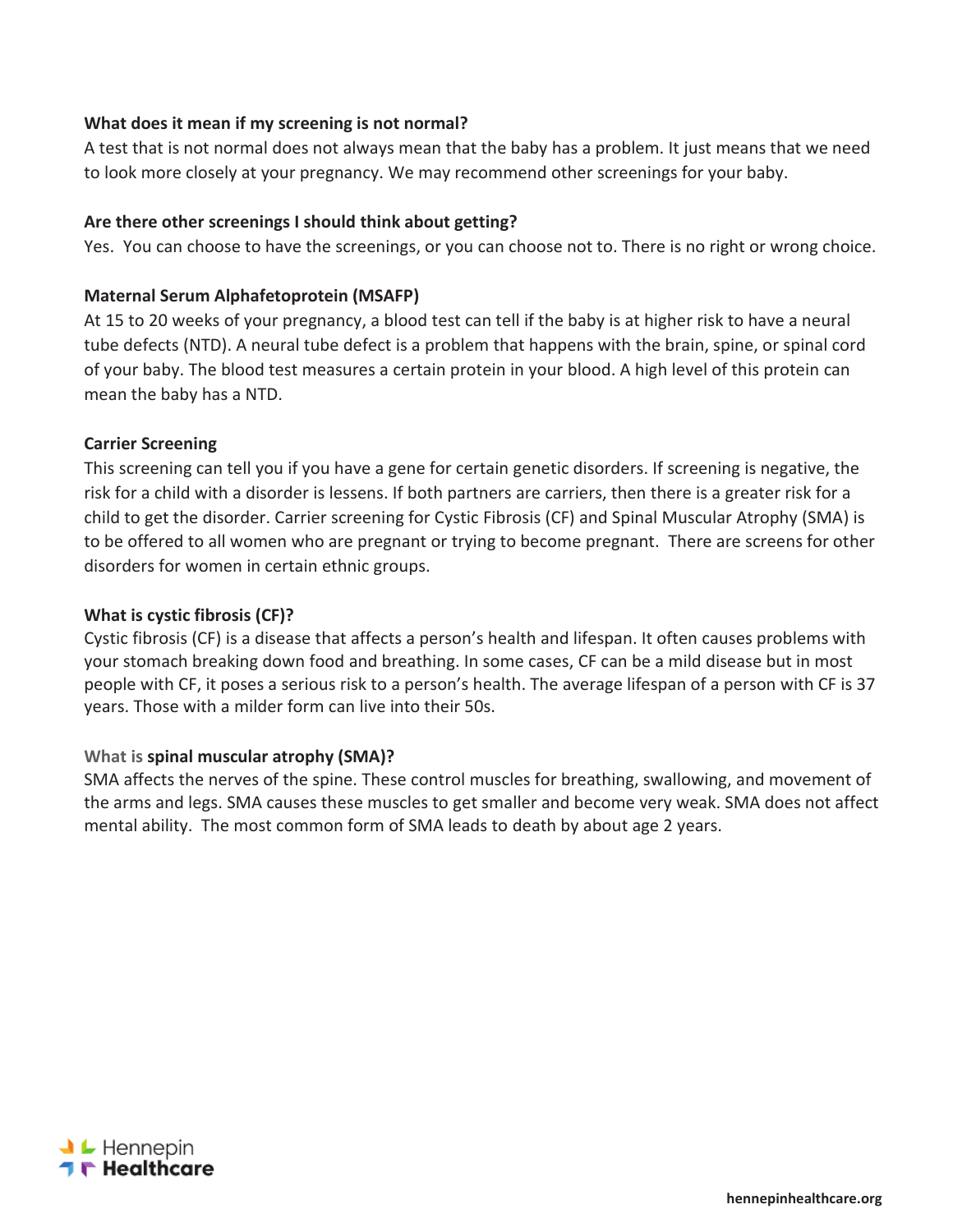# **Common Questions during Pregnancy**

There are plenty of myths and "old wives' tales" about pregnancy. You may need help to know what facts are true. Here's some common things people wonder about.

## **Will my job harm my baby?**

In most cases, working through your pregnancy is not harmful at all. There could be safety concerns with some jobs. Things like unsafe machinery, chemicals, heavy lifting or standing for long periods of time. Talk to your doctor and employer about safety at your job.

## **Why can't I change the cat litter box?**

Cats carry a disease called Toxoplasmosis. In humans it shows up as a mild infection of the blood and organs. If you are infected during pregnancy, the baby's brains and eyes could be damaged. To be safe, have someone else change the litter. If you must handle it, wear gloves and a mask over your nose and mouth. Wash your hand afterwards.

### **Which medications are safe?**

No drugs are safe for all people all the time. This includes prescription drugs, over the counter drugs, or street drugs. Sometimes meds are needed. Your doctor can tell you which drugs are safe. *Only* take meds that your doctor gives you. Be sure your doctor knows you are pregnant.

## **Is it true that I can over heat my baby?**

Yes! To keep your baby safe, **don't:**

- $\checkmark$  Sit in a jacuzzi or hot tub. Water that is over 100 degrees Fahrenheit is not safe. A warm bath is fine.
- 9 **Intense Exercise.** Adjust your workouts to how you feel, not your heart rate. Heart rate is not a good way to measure your effort during pregnancy. If you feel tired, slow down.

### **Can I lift and carry safely?**

Yes, unless your doctor tells you not to. Lift and carry safely to avoid injury and reduce back pain. To lift and carry safely you should:

- $\checkmark$  Bend at the knee, not at the back.
- $\checkmark$  Carry the load close to your body.
- $\checkmark$  Use your tummy muscles, not your back.
- $\checkmark$  Have a good grip.
- $\checkmark$  Test the weight of the load before lifting.
- $\checkmark$  If it seems too heavy, get help!

### **What if I get sick?**

Most woman get sick at least once during pregnancy. Talk with your doctor if you do. Most likely it will not affect your pregnancy. Get plenty of rest and fluids, and eat what you can. Talk to your doctor **before** taking **any** medications.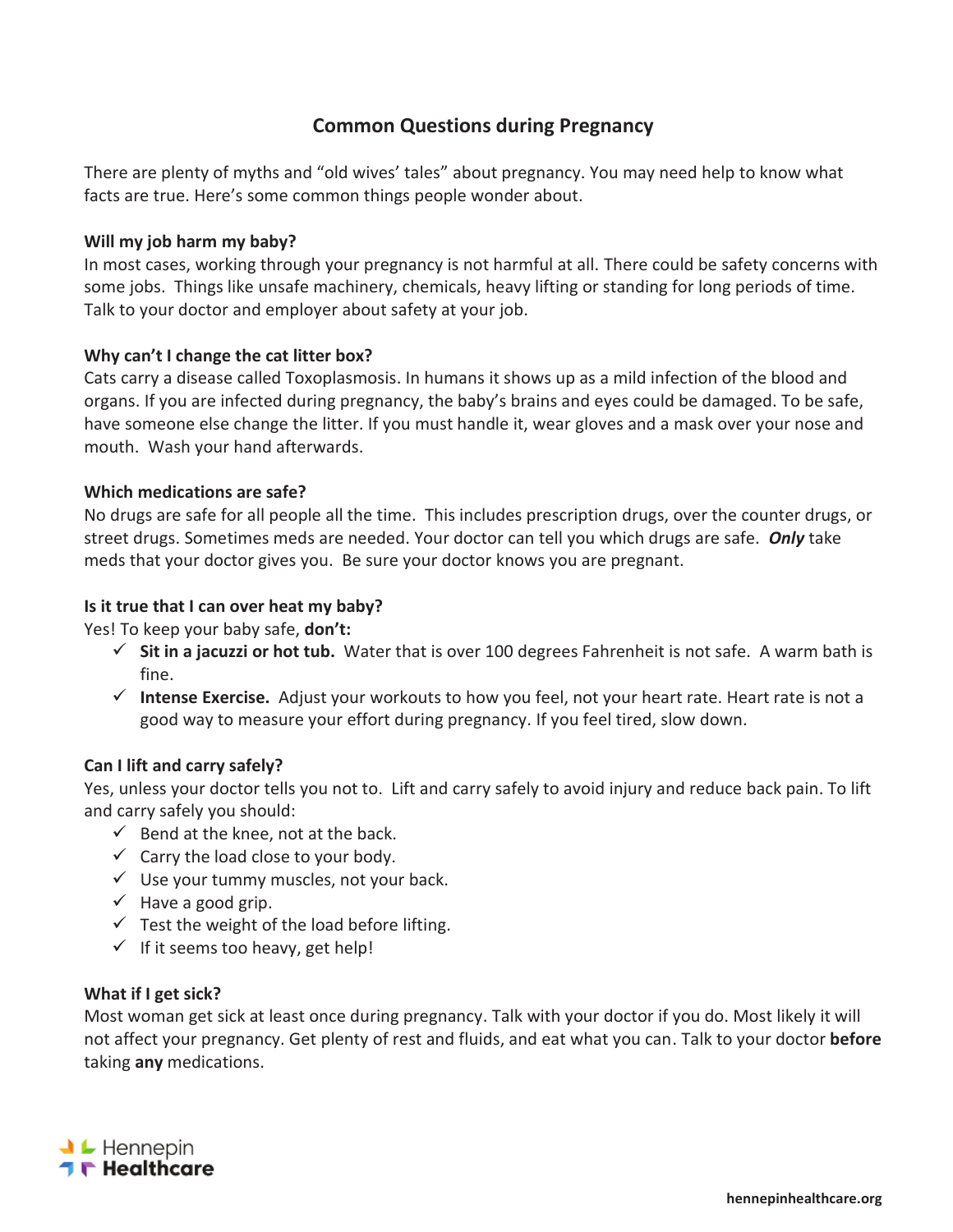## **Pregnancy and Seatbelts**

### **Should I wear a seatbelt strap while I am pregnant?**

Yes! Seatbelts save lives in a car crash. This is the best way to protect you and your unborn baby. It keeps your body from being thrown from the car or into the windshield. The shoulder strap will keep the baby safe during a crash. Wear your seatbelt if you are the driver, rider or in the back seat.

## **Do I have to wear both the seatbelt and the shoulder strap?**

It is best to wear both. If your car doesn't have a shoulder strap, wear the seatbelt below your belly and tight across your hips.

## **How should I wear the seatbelt and shoulder strap?**

- 1. Wear the seatbelt low, below your belly and tight across your hips.
- 2. Cross the shoulder strap above your belly



# **Pregnancy and Exercise**

An exercise routine helps your body and your mind feel good. It tones your muscles and makes them stronger. It also gives you and your baby more oxygen.

### **The right exercise for you**

Mainly conditioning is best for you and your baby. Try walking, swimming or riding a stationary bike. Always warm up, cool down and drink enough fluids. Talk about exercise choices with your doctor. Ask about:

- $\checkmark$  How to change your current exercise routine or how to get started.
- $\checkmark$  Local pregnancy exercise classes like water aerobics.
- $\checkmark$  Which prenatal exercise videos are best.
- $\checkmark$  Exercises you should avoid. Don't do anything unsafe like horseback riding, scuba diving, skiing, skating, and contact sports.

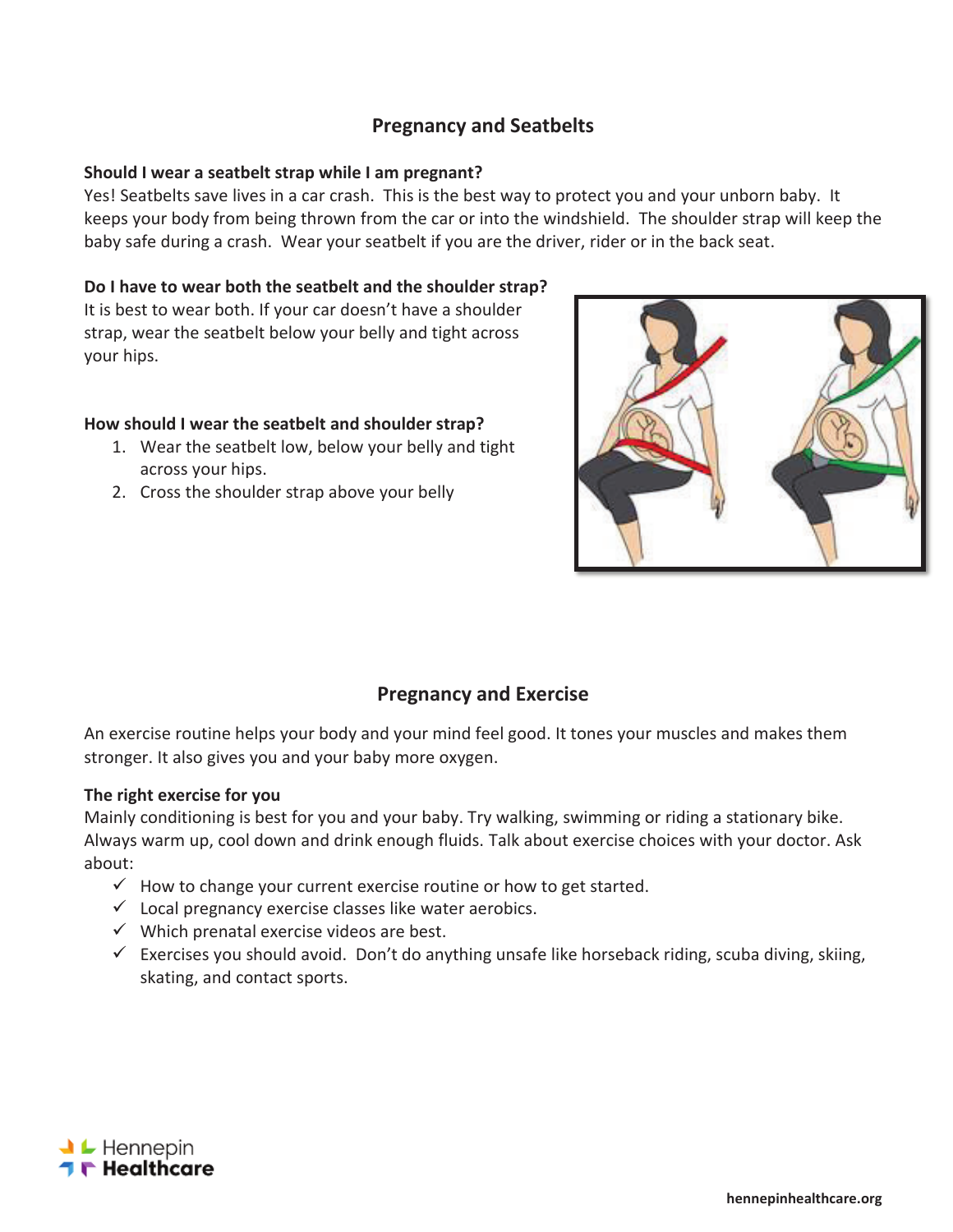## **Pelvic tilts**

These help build up your stomach muscles and your low back. You can do pelvic tilts instead of sit-ups. Do this exercise on your hands and knees.

- 1. Relax the back of your neck.
- 2. Pull up your belly in until your low back flattens.
- 3. Hold for 30 seconds, then relax.
- 4. Repeat 10 times.
- 5. Do twice a day.

### **Kegel exercises**

These build up the pelvic muscles. Doing them each day helps these muscles

get ready for giving birth. They also help ease your healing after birth. Here's how to do them:

- 1. Tighten and hold your muscles like you would in the middle of peeing.
- 2. Hold for 10 seconds, then relax.
- 3. Repeat 10 times.
- 4. Do this a few times a day.

### **Ways to add activity**

- $\checkmark$  Park the car furthest from the store and walk.
- $\checkmark$  Walk to do errands instead of driving.
- $\checkmark$  Walk across the office to speak to someone instead of calling or email.

### **Ways to stay active**

- $\checkmark$  Keep your normal routine. Exercise less intensely if you feel tired.
- $\checkmark$  Change your workouts to how you feel, not your heart rate. Heart rate is not a good way to measure your effort during pregnancy. If you feel tired, slow down.
- $\checkmark$  Avoid exercising on your back after 16 weeks.

## **Taking care of Pregnancy Symptoms and Medications**

Here's ways to handle the most common problems you may have during pregnancy. *Only* take meds that your doctor says are safe.

- Always talk to your healthcare before starting or stopping any meds.
- "Natural" or "Herbal" products are also types of drugs. They may not be safe during your pregnancy.
- Take your meds the way your doctor says to. They might change your meds during pregnancy for things like:
	- o high blood sugar
	- o thyroid issues
	- o seizures
	- o low mood.
- If you are unsure or have questions about a meds, talk to your doctor.



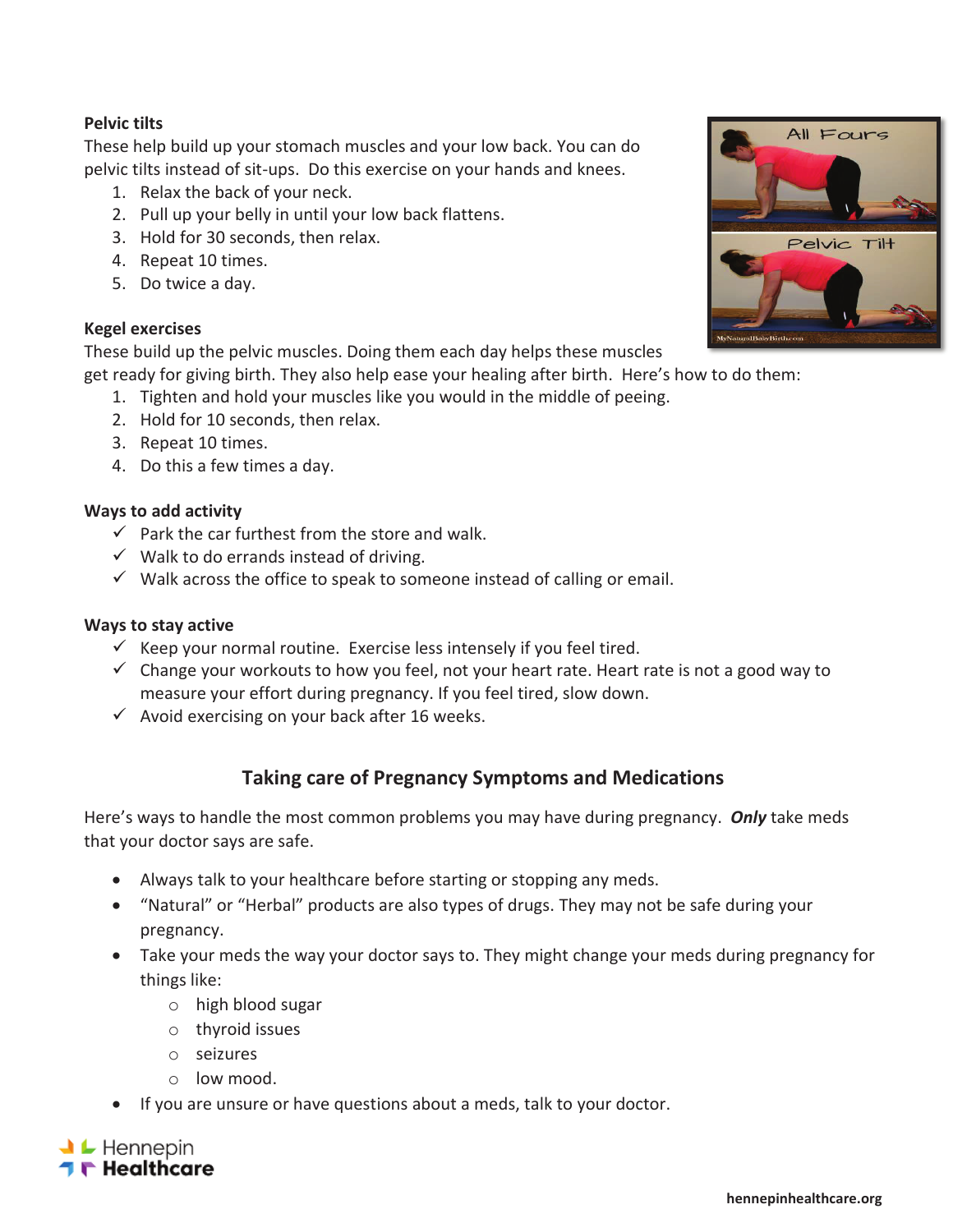## **Heartburn or Upset Stomach**

*Heartburn could be sign of a serious health problem called pre-eclampsia. If these choices don't help, call your doctor.* 

- Eat small, frequent meals, about 5-6.
- Don't lay down for 2 hours after eating.
- $\bullet$  Sleep with an extra pillow to raise your head up.
- Don't wear tight clothing around your waist.
- Don't have caffeine, chocolate, high fat, large meals, fruit juice, and soda.
- You may try Riopan™, Mylanta™, Maalox™, Zantac™, Pepcid AC™, or Tagamet™.
- Mylicon™ can be taken for gas pains.

## **Upset stomach or Throwing Up**

*If you cannot keep any fluids down for 24 hours, call your doctor.* 

- Eat small meals often.
- Eat bland food like crackers, dry toast, rice, or pasta without sauce.
- Drink plenty of fluids.
- Take your vitamins in the evening with a snack.
- Ginger ale or ginger treat.
- Sea bands. Wristbands used for motion sickness.

### **Diarrhea**

Drink plenty of fluids and use Imodium AD™ or Kaopectate™. Call your doctor if you have:

- Loose stools lasting longer than 24 hours
- Fever,
- Blood in your stool, or in
- You are having contractions or belly cramps.

### **The Common Cold**

- Rest.
- Drink plenty of liquids.
- Vicks Vapor Rub on your chest or neck to ease stuffiness.
- Vaseline around your nostrils to ease pain.
- Saline nose sprays.
- **•** Humidifier.

### **Aches/Fever**

Tylenol™, also called Acetaminophen. Do not take more than 4,000 mg a day. Take your meds the way your doctor says to.